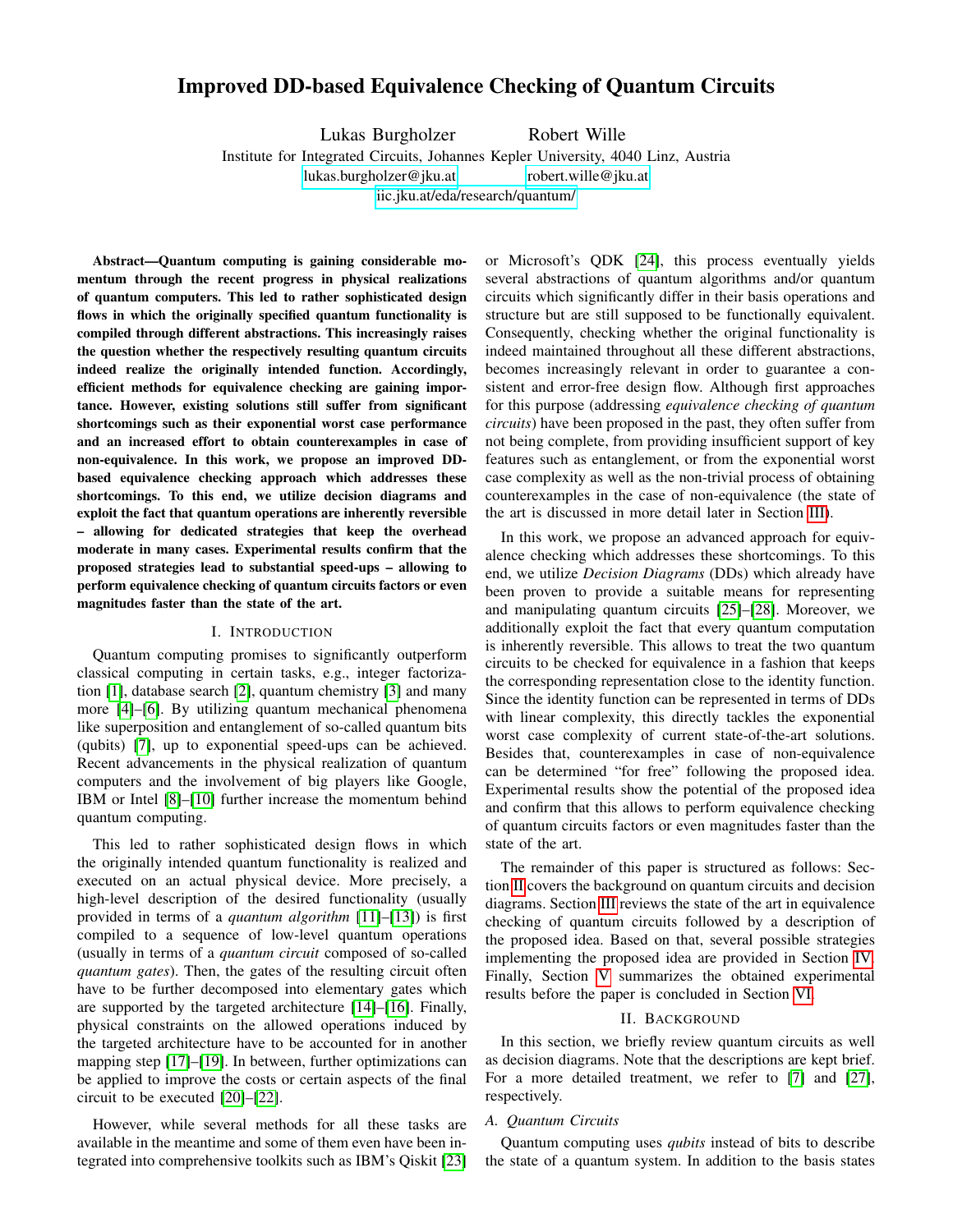<span id="page-1-2"></span>

Figure 1: Quantum circuits and matrix representation

 $|0\rangle$  and  $|1\rangle$ , qubits may also assume an arbitrary superposition  $\alpha_0 |0\rangle + \alpha_1 |1\rangle$  with  $\alpha_0, \alpha_1 \in \mathbb{C}$  and  $|\alpha_0|^2 + |\alpha_1|^2 = 1$ . Accordingly, the state of an  $n$ -qubit system is described as  $|\psi\rangle = \sum_{x \in \{0,1\}^n} \alpha_x |x\rangle$  with  $\sum_{x \in \{0,1\}^n} |\alpha_x|^2 = 1$ , which is represented by a 2 <sup>n</sup>-dimensional *state vector*  $[\alpha_0, \ldots, \alpha_{2^n-1}]^{\top}$ . Modifying the state of a quantum systems can be conducted by applying *quantum operations*, which are represented by unitary<sup>[1](#page-1-1)</sup> matrices  $U \in \mathbb{C}^{2^{n} \times 2^{n}}$ .

A sequence of quantum operations is usually described in terms of a *quantum circuit* G, which is comprised of a sequence of *quantum gates*, i.e.,  $G = g_1 \dots g_m$ . Each gate  $g_i$  represents a unitary matrix describing its functionality, i.e.,  $g_i \equiv U_i \in \mathbb{C}^{2^n \times 2^n}$ . To obtain the unitary matrix describing the entire circuit, the individual gate matrices have to be multiplied with each other in reverse order, i.e., the functionality U of a circuit  $G = g_1 \dots g_m$  is obtained by  $U = U_m \cdots U_1$  (where each  $U_i$  describes the functionality of a gate  $g_i$ ).

**Example 1.** Fig. [1a](#page-1-2) shows a quantum circuit  $G = g_1 g_2$ *comprised of*  $n = 2$  *qubits and*  $m = 2$  *gates. The functionality of the two gates*  $g_1$  *and*  $g_2$  *is defined by the unitary matrices*  $U_1$ *and* U2*, respectively, which are provided in Fig. [1b.](#page-1-2) The unitary matrix* U *describing the entire circuit* G *is obtained by*  $U = U_2U_1$  – leading to a matrix as shown in Fig. [1c.](#page-1-2)

Since quantum operations are inherently reversible, the inverse of a quantum circuit  $G$  can easily be determined by  $G^{-1} = (g_1 \dots g_m)^{-1} = g_m^{-1} \dots g_1^{-1} \equiv U_1^{-1} \cdots U_m^{-1}.$ 

## <span id="page-1-5"></span>*B. Decision Diagrams*

*Decision diagrams* (DDs) have been proposed as a compact way of representing quantum functionality. This is accomplished by decomposing a given unitary matrix  $U \in \mathbb{C}^{2^n \times 2^n}$ into equally sized sub-matrices  $U_{ij} \in \mathbb{C}^{2^{n-1} \times 2^{n-1}}$ , i.e.,  $U = \begin{bmatrix} U_{00} & U_{01} \\ U_{10} & U_{11} \end{bmatrix}$ . This is recursively conducted until single complex numbers remain. Then, each decomposition step constitutes a level in the decision diagram and each (sub-)matrix is represented by a node with four successors for each of the corresponding sub-matrices<sup>[2](#page-1-3)</sup>. A compact representation is eventually obtained when identical sub-matrices occur which are represented by the same node. By additionally introducing edge weights, sub-matrices that only differ by a scalar factor can also be shared – allowing for an even more compact representation.

Example 2. *Consider again the the matrix* U *as shown in Fig. [1c.](#page-1-2) Decomposing this matrix yields, in the first level, four*

<span id="page-1-3"></span><sup>2</sup>Note that sub-matrices only containing zero entries are represented as 0-stubs.

<span id="page-1-4"></span>

*sub-matrices as indicated in Fig. [2a.](#page-1-4) Since sub-matrices*  $U_{00}$ and  $U_{01}$  are equal and sub-matrices  $U_{10}$  and  $U_{11}$  only differ by *the scalar factor* −1*, the representation of these sub-matrices can be shared if corresponding edge weights are employed. This eventually leads to the decision diagram shown in Fig. [2b](#page-1-4) representing the entire matrix* U*.*

Using decision diagrams, multiplication of matrices is handled by recursively breaking the operation down into multiplications/additions of sub-matrices. This eventually allows to construct a decision diagram representing the functionality of a quantum circuit  $G$  by multiplying the DD-representations of its gates  $g_i$  (more precisely, the DD-representations of the respective matrices  $U_i$  of the gates  $g_i$ ). This leads to *intermediate decision diagrams* after each multiplication until the entire functionality  $U$  of the circuit  $G$  is obtained. Keeping the average (or maximum) number of nodes required by the decision diagrams low is essential for a compact and efficient performance on quantum circuits. In this regard, the identity function 1 0  $\setminus$ 

$$
\mathbb{I} = \begin{pmatrix} 1 & 0 & & \\ 0 & 1 & & \\ 0 & 1 & & \\ & & 0 & 1 \\ & & & & 1 \\ & & & & 1 \end{pmatrix}
$$

constitutes the best case, because here *all* sub-matrices  $U_{00}$ and  $U_{11}$  are recursively identical and *all* sub-matrices  $U_{01}$  and  $U_{10}$  are solely composed of 0-entries – yielding the compact decision diagram as shown in Fig. [2c.](#page-1-4)

### <span id="page-1-0"></span>III. EQUIVALENCE CHECKING OF QUANTUM CIRCUITS

The problem of equivalence checking addresses the question whether two given circuits  $G$  and  $G'$  do realize the same function. Complete methods for equivalence checking either provide a corresponding proof for that or, in case both circuits  $G$  and  $G'$  are not equivalent, generate a counterexample showcasing the non-equivalence.

In this section, we briefly review and discuss existing methods for equivalence checking of quantum circuits. Based on that, the general idea of the proposed improved equivalence checking method is provided.

### <span id="page-1-6"></span>*A. State of the Art*

Equivalence checking of quantum circuits has intensely been considered in the past. Inspired by methods for equivalence checking of classical circuits, methods based on simulation [\[28\]](#page-5-19), [\[29\]](#page-5-21), re-writing [\[30\]](#page-5-22), Boolean satisfiability [\[31\]](#page-5-23), or decision diagrams [\[26\]](#page-5-24)–[\[29\]](#page-5-21), [\[32\]](#page-5-25) have been proposed. However, approaches based on simulation and re-writing either suffer from the fact that they are not complete and/or may require the enumeration of an exponential number of stimuli or possibilities to check. Solvers for Boolean satisfiability may

<span id="page-1-1"></span><sup>&</sup>lt;sup>1</sup>A matrix U is unitary iff  $UU^{\dagger} = U^{\dagger}U = \mathbb{I}$ , where  $U^{\dagger}$  denotes the Hermitian conjugate of U. As a result,  $U^{-1} = U^{\dagger}$ .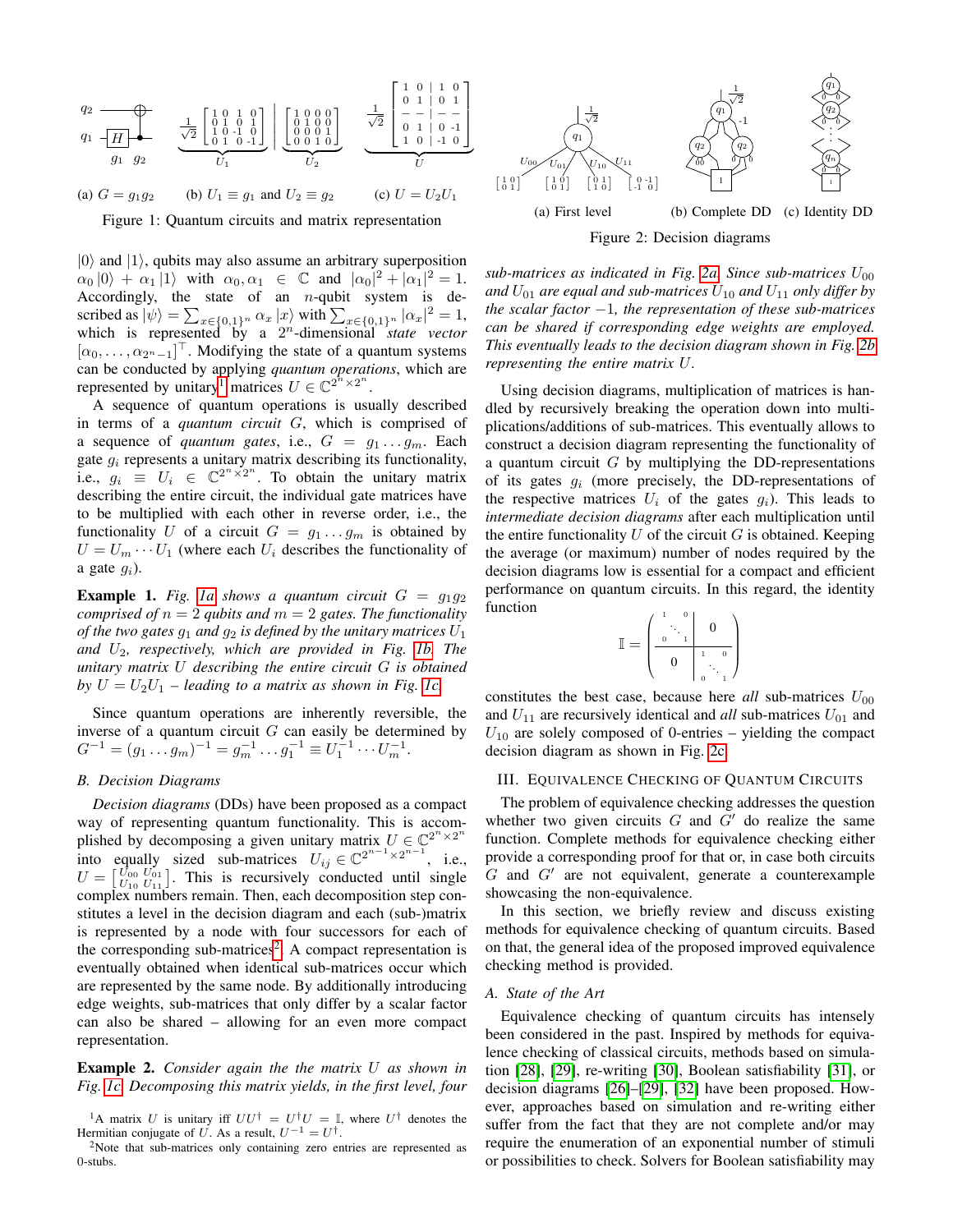<span id="page-2-1"></span>

Figure 3: Two equivalent circuits  $G$  and  $G'$  with their decision diagram representation

cope with these problems but, in case of quantum circuits, face the problem that an infinite number of quantum states need to be encoded.<sup>[3](#page-2-0)</sup> Because of that, approaches based on decision diagrams (also called *DD-based equivalence checking*) still constitute the state of the art for equivalence checking of quantum circuits.

Indeed, decision diagrams offer several benefits for this task: As reviewed in Section [II-B,](#page-1-5) they provide a compact representation of the respective functionality realized by a quantum circuit. Moreover, most decision diagrams provide a canonical way of representing quantum functionality (usually with respect to a given variable order). Because of that, once the functionalities of different quantum circuits are represented as decision diagrams, checking their equivalence can be conducted in constant time by simply comparing the pointers to their root nodes.

<span id="page-2-2"></span>**Example 3.** Consider the two quantum circuits G and G' *as shown at the left-hand side and the right-hand side of Fig. [3.](#page-2-1) Creating decision diagrams for both circuits yields the representation as shown in the center of Fig. [3.](#page-2-1) As can be seen, the pointers to the root node(s) are equivalent for* both circuits – proving that both, G and G', are functionally *equivalent. During the construction, intermediate decision diagrams required a maximum of* 15 *nodes, while the average node count was* 12.2*.*

However, despite the benefits discussed above, DD-based equivalence checking of quantum circuits as conducted thus far still has significant shortcomings. In fact, representing the entire functionality of a quantum circuit still might be exponential in the worst case. Even if the representation of the overall functionality of a circuit might be compact, intermediate results may require significantly more space. As an example, the final decision diagram discussed in Example [3](#page-2-2) and shown in Fig. [3](#page-2-1) is composed of 13 nodes; however, intermediate decision diagrams generated during the construction required up to 15 nodes.<sup>[4](#page-2-3)</sup>

Moreover, the generation of a counterexample (which is supposed to be provided in case two quantum circuits are not

<span id="page-2-0"></span><sup>3</sup>Note that this problem has partially been addressed in [\[31\]](#page-5-23) by employing a detailed structural analysis that restricts the number of possible states to a finite one. However, the resulting encoding does not support key features of quantum circuits such as entanglement and, hence, is not applicable for almost all relevant quantum circuits.

<span id="page-2-3"></span><sup>4</sup>Note that an increase by two nodes might not seem substantial. However, for realistic quantum circuits which obviously represent much more complex functionality than this example, the difference in the number of nodes between the final decision diagram and intermediate decision diagrams easily sums up to several orders of magnitudes.

equivalent) require further (potentially) expensive manipulations of the decision diagrams. In fact, in order to generate such a counterexample, the "difference" between the two non-equivalent decision diagrams has to be determined. To this end, one decision diagram has to be inverted (i.e., the conjugated-transposed representation has to be generated) and multiplied with the other decision diagram – requiring nontrivial operations on (potentially) large representations.

### *B. General Idea*

In this work, we propose an alternative and improved method for DD-based equivalence checking which addresses the problems of the current state of the art and, as confirmed by evaluations summarized in Section [V,](#page-4-0) allows to substantially improve the process. To this end, we exploit the fact that every quantum operation  $U$  is inherently reversible. In the case that both considered circuits  $G$  and  $G'$  are functionally equivalent, this allows for the conclusion that  $G \cdot G'^{-1} = \mathbb{I}$ , i.e., that multiplying  $G$  with the inverse of  $G'$  yields the identity function I. Since the identity function constitutes the best case for decision diagrams (as discussed in Section [II-B](#page-1-5) and Fig. [2c\)](#page-1-4), this offers significant potential.

Unfortunately, creating  $G \cdot G'^{-1}$  in a naive fashion, i.e., by applying

$$
G \cdot G'^{-1} = (g_1 \dots g_m) \cdot (g'^{-1}_{m'} \dots g'^{-1}_1)
$$
  

$$
\equiv (U_m \cdots U_1) \cdot (U'^{-1}_1 \cdots U'^{-1}_{m'})
$$

hardly yields any benefits compared to the state of the art. This is, because even if the final decision diagram would represent the (very compact) identity function, (potentially large) decision diagrams representing G and  $G<sup>1-1</sup>$  would still be generated as intermediate decision diagrams for the first  $m$ and last  $m'$  gates, respectively. Instead, the full potential of  $G \cdot G'^{-1} = \mathbb{I}$  is utilized if the associativity of the respective multiplications is fully exploited. More precisely, if the respective gates of G and  $G'^{-1}$  are multiplied in a fashion so that their products frequently yield the identity, the entire equivalence checking process can be conducted with rather small (intermediate) decision diagrams only. This is illustrated by the following example.

<span id="page-2-4"></span>Example 4. Consider again the two circuits G and G' from *Fig. [3](#page-2-1) as discussed before in Example [3.](#page-2-2) Conducting the multiplications as sketched in Fig. [4](#page-3-1) frequently yields to situations where the impact of a gate of circuit* G *(potentially increasing the size of the decision diagram) is reverted by multiplications with gates from G'*<sup>-1</sup> (potentially decreasing *the size of the decision diagram back to the representation*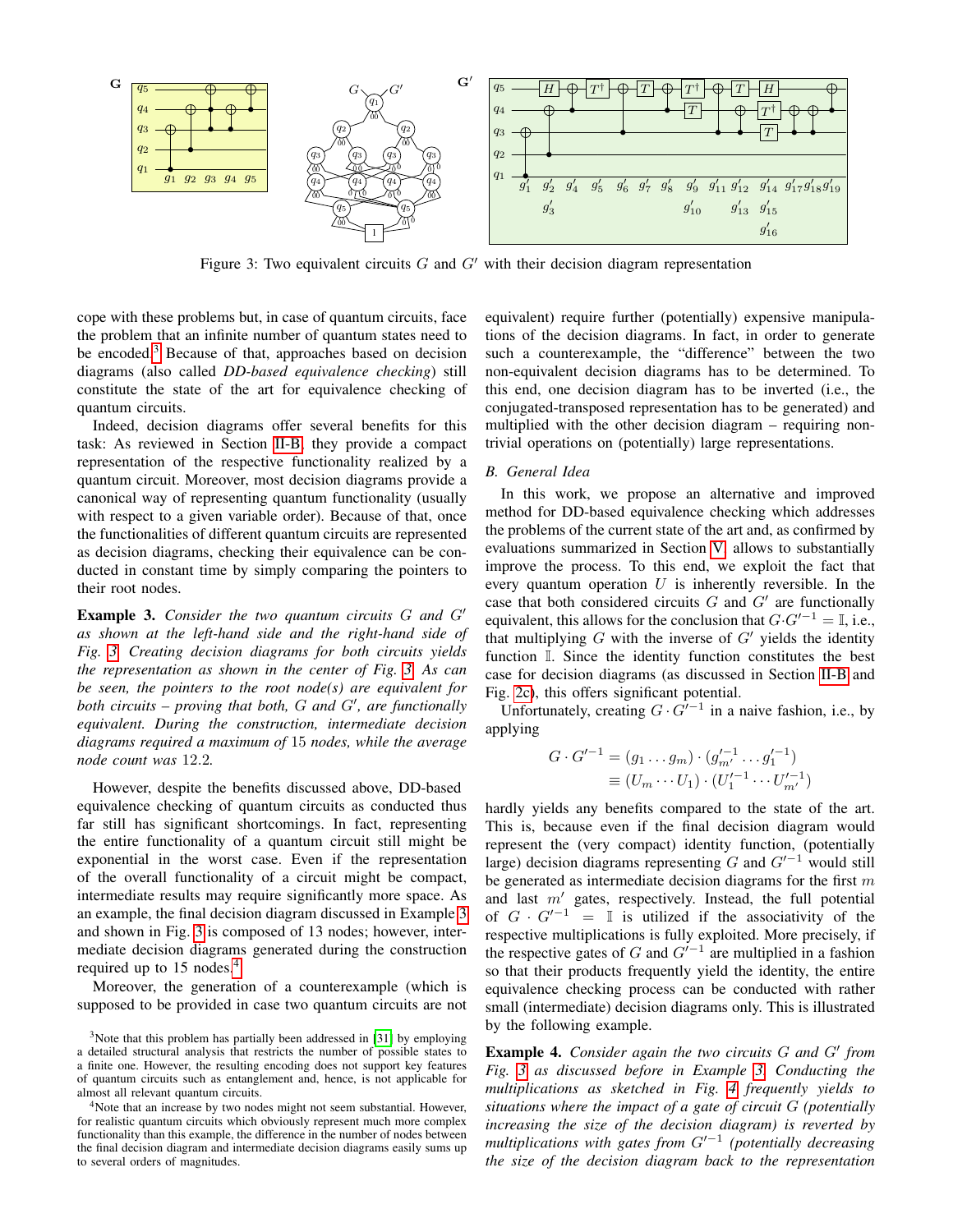<span id="page-3-1"></span>

Figure 4: Illustration of the general idea:  $G \cdot G'^{-1} = \mathbb{I}$  with G and G' from Fig. [3](#page-2-1) using decision diagrams

*of the identity function). By this, instead of 15 nodes (as discussed in Example [3\)](#page-2-2), never more than* 9 *nodes are required. Moreover, the average node count of intermediate decision diagrams drops from* 12.2 *to* 6.4*.*

In general, starting from a decision diagram representing the identity function, gates from  $G$  and  $G'^{-1}$  are applied successively either from the left  $(G)$  or from the right  $(G'^{-1})$ , i.e.

$$
G \to \mathbb{I} \leftarrow G'^{-1}.
$$

However, determining when to apply gates from  $G$  and when to apply gates from  $G'^{-1}$  is not always obvious. But whenever a "good" strategy for a selection of gates can be employed, equivalence checking of two equivalent quantum circuits can be conducted very efficiently and compactly using decision diagrams (corresponding strategies for this purpose will be presented and evaluated in Section [IV](#page-3-0) and Section [V,](#page-4-0) respectively).

Moreover, even if the considered circuits  $G$  and  $G'$  are *not* functionally equivalent, the observations from above still promise improvements compared to creating the complete decision diagrams for  $G$  and  $G'$ . In fact, the resulting decision diagram for  $G \cdot G'^{-1}$  likely will be substantially smaller than the representation of the full functionalities of  $G$  and  $G'$ . Moreover,  $G \cdot G'^{-1}$  inherently provides an efficient representation of all counterexamples "for free" (while state-of-theart solutions have to explicitly create those using additional inversion and multiplication operations as discussed in Section [III-A\)](#page-1-6).

**Example 5.** Consider again the circuits G and G' from Fig. [3](#page-2-1) and assume that, e.g., due to a design error, gate  $g'_{19}$  is *dropped. Applying the state-of-the-art approach for equivalence checking (taken from [\[27\]](#page-5-20)) would yield two decision diagrams of size* 13 *and detect that they are not equivalent. Then, in order to generate counterexamples, the difference of both circuits has to be determined – requiring the inversion of*  $G'$  and multiplication with G. In contrast, applying the general *idea proposed above follows the same steps as illustrated in Fig. [4](#page-3-1) up to the very last multiplication – which is dropped. As already discussed in Example [4,](#page-2-4) this yields decision diagrams not larger than* 9 *nodes and additionally provides the difference of both circuits as a result. From this, we can extract, e.g., the counterexample*  $|\phi\rangle = |00010\rangle$  *(indicated by bold lines in*) *the decision diagram before the last step in Fig. [4\)](#page-3-1). Indeed, it holds that*  $G |\phi\rangle = |00011\rangle$ *, while*  $G' |\phi\rangle = |00010\rangle$ *.* 

## IV. STRATEGIES FOR ADVANCED EQUIVALENCE CHECKING

<span id="page-3-0"></span>Following the general ideas outlined above potentially allows to conduct *DD-based* equivalence checking of quantum circuits in a significantly more efficient fashion than before. However, to fully exploit that, a "good" strategy how to eventually conduct  $G \to \mathbb{I} \leftarrow G'^{-1}$  (i.e., when to apply a gate from G and when to apply a gate from  $G'^{-1}$ ) is essential. In this section, we propose several promising strategies and illustrate their application. The effect of those strategies and, by this, the efficiency of the proposed improved DD-based equivalence checking is afterwards evaluated in Section [V.](#page-4-0)

### <span id="page-3-2"></span>*A. Naive Strategy*

The first strategy is motivated by the (rather naive) assumption that a given circuit  $G$  is checked against itself, i.e.  $G \to \mathbb{I} \leftarrow G^{-1}$ . Then, obviously the best possible strategy is to alternate between applications of gates from  $G$  and  $G^{-1}$  – yielding the identity function after each pair of operations. In case that  $G \neq G'$  (and, w.l.o.g., assuming that  $m < m'$ , i.e., that  $G'$  has more gates), this strategy alternates between the gates from G and the gates from  $G'^{-1}$  until all gates of G have been applied. Afterwards, the remaining "left-over gates" from  $G'^{-1}$  are applied. This strategy supposedly works well if G and  $G'^{-1}$  are very similar, but obviously looses its benefits if both circuits significantly differ in their structure (in particular if one circuit has significantly more gates than the other, i.e., if  $m \ll m'$ ).

Example 6. Consider again the two circuits G and G' from *Fig. [3](#page-2-1) as discussed before in Example [3.](#page-2-2) Applying the naive strategy leads to an order of gate applications as shown in the first row of Fig. [5.](#page-4-2) During this process, the size of the (intermediate) decision diagrams never exceeds* 9 *nodes, while the average node count is* 7.1*.*

### <span id="page-3-3"></span>*B. Proportional Strategy*

Applying the naive strategy to circuits which, structurally, are significantly different obviously leads to an unbalance since a huge portion of "left-over" gates are solely applied – possibly neglecting the effect of staying close to the identity function. In order to avoid that, the proportional strategy aims for a balanced approach. To this end, first, the ratio with respect to the number of gates for both circuits is determined. Afterwards, the gates from G and the gates from  $G'^{-1}$  are proportionally applied according to this ratio.

**Example 7.** Consider again the two circuits G and G' from *Fig. [3](#page-2-1) as discussed before in Example [3.](#page-2-2) The ratio between their gate counts is*  $5 : 19 \approx 1 : 4$ *. Hence, applying the*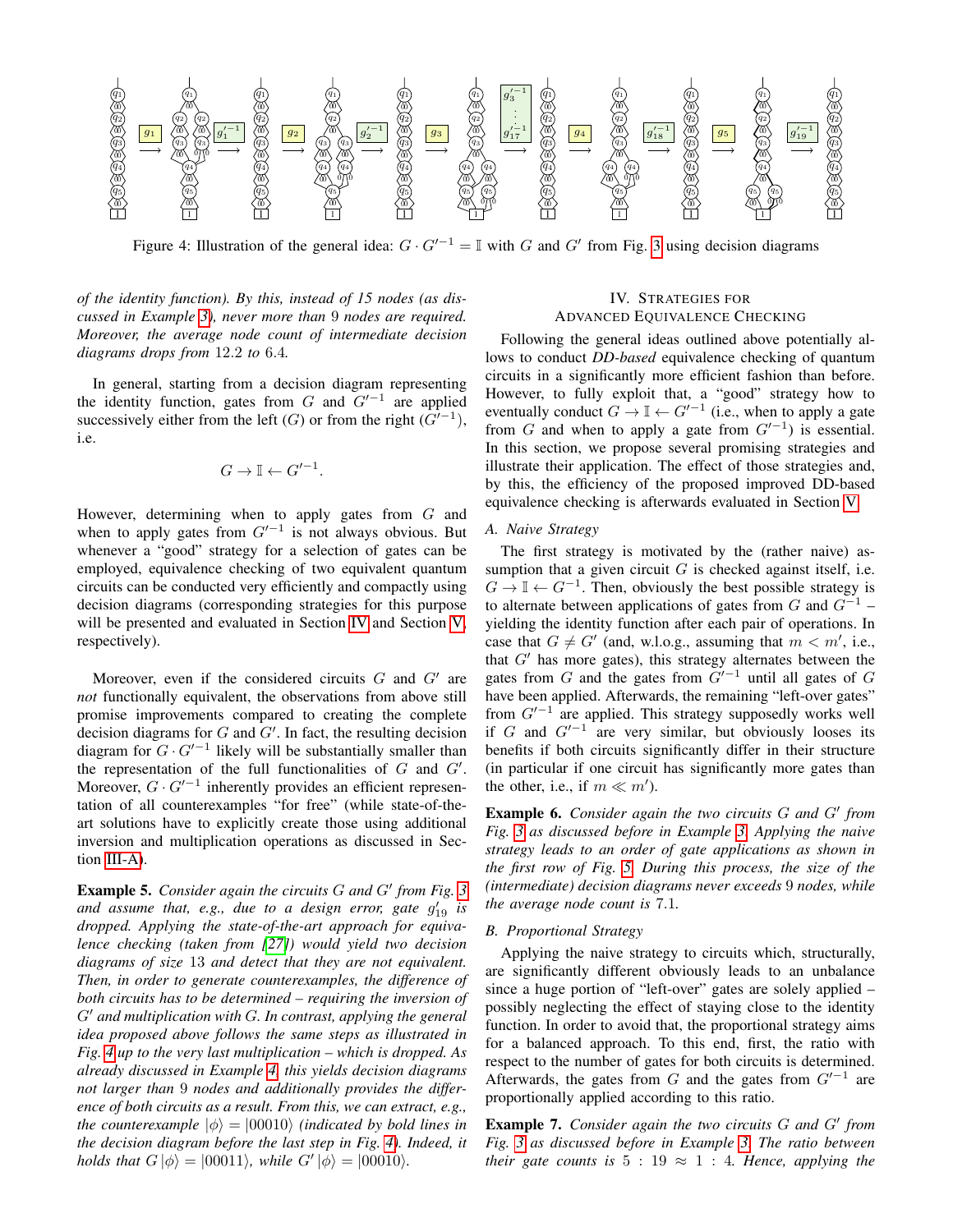<span id="page-4-2"></span>

| Naive (Section IV-A):        | $\Bigg g_5\bigg[g_4\Big[g_3\big[g_2[g_1 \rightarrow \mathbb{I} \leftarrow g_1^{\prime -1}\big]g_2^{\prime -1}\big]g_3^{\prime -1}\bigg]g_4^{\prime -1}\bigg]g_5^{\prime -1}\Bigg g_6^{\prime -1} \cdots g_{19}^{\prime -1}\bigg]$                                                                                                       |
|------------------------------|-----------------------------------------------------------------------------------------------------------------------------------------------------------------------------------------------------------------------------------------------------------------------------------------------------------------------------------------|
| Porportional (Section IV-B): | $\left g_5\left[g_4\left[g_3\left[g_2\left[g_1\rightarrow \mathbb{I}\leftarrow g_1^{\prime -1}\cdots g_4^{\prime -1}\right]g_5^{\prime -1}\cdots g_8^{\prime -1}\right]g_9^{\prime -1}\cdots g_{12}^{\prime -1}\right]g_{13}^{\prime -1}\cdots g_{16}^{\prime -1}\right]\right q_{17}^{\prime -1}\cdots q_{19}^{\prime -1}\right \Big $ |
| Look-ahead (Section IV-C):   | $\left  g_5 g_4 g_3 [g_2] g_1 \rightarrow \mathbb{I} \leftarrow g_1'^{-1} g_2'^{-1} \cdots g_5'^{-1} g_6'^{-1} \cdots g_{19}'^{-1} \right $                                                                                                                                                                                             |

Figure 5: Illustrations of the proposed strategies (for the circuits G and  $G'^{-1}$  from Fig. [3\)](#page-2-1)

*proportional strategy leads to an order of gate applications as shown in the second row of Fig. [5.](#page-4-2) During this process, the size of the (intermediate) decision diagrams never exceeds* 9 *nodes, while the average node count is* 6.5*.*

### <span id="page-4-3"></span>*C. Look-ahead Strategy*

Despite strategies that motivate themselves through the structure of the given circuit, also schemes based on the actual size of the (intermediate) DDs may provide a good indication of how to proceed. Recall that the general aim is to stay as close as possible to the identity function (leading to the smallest possible DD). Hence, the decision to either apply a gate from G or a gate from  $G'^{-1}$  can be based on which case actually leads to a smaller DD. This is conducted by the lookahead scheme. While this potentially doubles the number of multiplications to be performed (since both alternatives have to be checked out), it may lead to smaller decision diagrams and, by this, a more efficient equivalence check.

Example 8. Consider again the two circuits G and G' from *Fig. [3](#page-2-1) as discussed before in Example [3.](#page-2-2) Applying the lookahead strategy leads to an order of gate applications as shown in the third row of Fig. [5.](#page-4-2) During this process, the size of the (intermediate) decision diagrams never exceeds* 9 *nodes, while the average node count is* 7.0*.*

Even for the small example showcased throughout this section, all proposed strategies perform significantly better in terms of maximum as well as average DD size when compared to the state-of-the-art approach.

### V. EXPERIMENTAL RESULTS

<span id="page-4-0"></span>The proposed idea for improved DD-based equivalence checking of quantum circuits together with the strategies introduced in the previous section have been implemented in C++ on top of the DD-package provided in [\[33\]](#page-5-26). To evaluate the potential of the resulting solution, circuits taken from [\[34\]](#page-5-27), [\[35\]](#page-5-28) as well as own implementations of quantum algorithms (such as Shor's algorithm, Grover's Search, Deutsch Algorithm, etc.) have been used as benchmarks. For each given high-level circuit description G, a corresponding low-level circuit description  $G'$  has been generated – forming proper equivalence checking instances. Furthermore, in order to also evaluate the performance on non-equivalent circuits, errors have been randomly injected into the circuits. All evaluations have been conducted on a 4 GHz machine with 32 GiB of main memory running Ubuntu 16.04 using a hard timeout of one hour (3600 s). Afterwards, we compared the respectively obtained results to the state-of-the-art equivalence checking approach (taken from [\[27\]](#page-5-20)).

Table [I](#page-5-29) provides a selection of the respectively obtained results<sup>[5](#page-4-4)</sup>. The first four columns list the name of the benchmark, the number  $n$  of qubits, as well as the numbers of gates of both circuits  $G$  and  $G'$ . The remaining columns show the peak node count (*Nodes*) reported by the DD-package and the runtime t (in CPU seconds) for the state-of-the-art approach as well as the corresponding strategies. The table rows are separated into two groups – showing the results obtained for the equivalent and for the non-equivalent circuits.

As expected, the naive strategy performs rather poorly – particular in cases where one circuit has significantly more gates than the other. In contrast, the proportional and the look-ahead strategy rather consistently allow for much smaller intermediate decision diagrams and, hence, for significantly better performance. This is perfectly in line with the expectations discussed in Section [IV.](#page-3-0) However, most importantly, *all* strategies (even the naive one) show substantially better performance than the state-of-the-art approach. In the majority of cases, equivalence checking can be conducted factors or even magnitudes faster. Moreover, in many cases, the proposed solution even allows to successfully complete the check in seconds or just a few minutes, while the state-of-the-art solution ran into a timeout of one hour.

#### VI. CONCLUSIONS

<span id="page-4-1"></span>In this paper, we proposed an improved DD-based approach for equivalence checking of quantum circuits. To this end, we exploited the fact that quantum circuits are inherently reversible – allowing for strategies which, together with decision diagrams, keep the overhead of the problem moderate in many cases. Experimental results have shown that this leads to speed-ups of several factors or even magnitudes. By this, we were able to show that  $-$  in contrast to conventional circuitry – quantum circuits can be verified rather efficiently whenever a "good" strategy for exploiting the underlying reversibility is available. This finding also provides interesting connections for future work on quantum circuit verification. An implementation of the proposed scheme is publicly available at [iic.jku.at/eda/research/quantum\\_verification/.](iic.jku.at/eda/research/quantum_verification/)

#### ACKNOWLEDGEMENTS

This work has partially been supported by the LIT Secure and Correct Systems Lab funded by the State of Upper Austria.

<span id="page-4-4"></span><sup>5</sup>Due to page limitations, not all results could have been listed. However, all results as well as the implementation of the proposed approach are available at [iic.jku.at/eda/research/quantum\\_verification/.](iic.jku.at/eda/research/quantum_verification/)